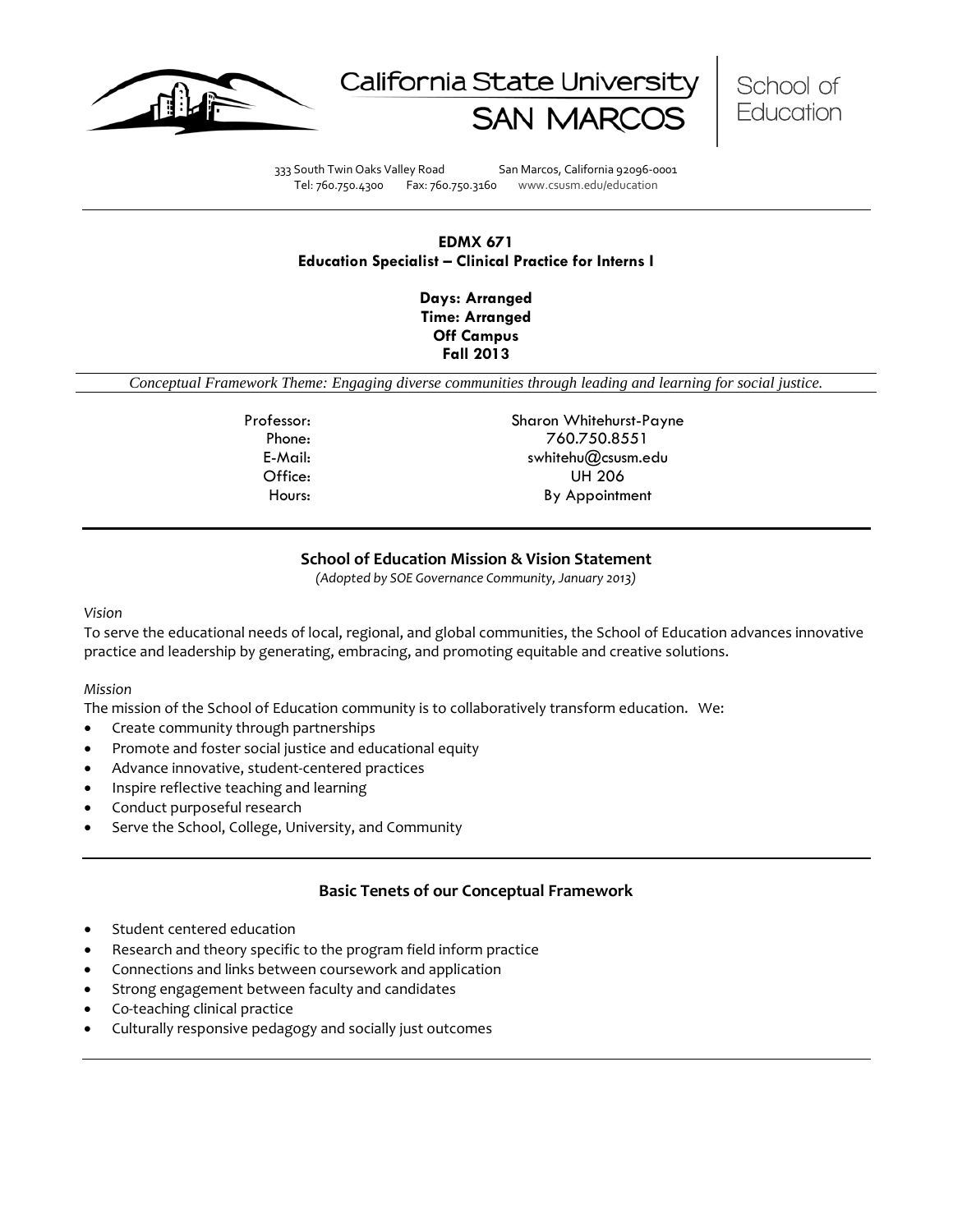# **COURSE DESCRIPTION**

Intern teaching in a special education setting in selected K-12 schools under the supervision of a credential special education teacher and university supervisor. Includes participation in student teaching seminars. *May not be taken for credit by students who have received credit for EDMX 572. Graded Credit/No Credit.*

WHITEHURST-PAYNE: Intern teaching in a special education setting in selected K-12 schools under the supervision of a credentialed special education teacher and university supervisor. Includes participation in a student teaching seminar. This course is aligned with California's SB 2042 Standards. May not be taken for credit by students who have received credit for EDMX 572. Graded Credit/No Credit.

### **Required Materials**

Because this is a supervised clinical experience, the materials for this class include the *Cal State San Marcos Mild/Moderate Teaching Performance Expectations Clinical Practice Assessment* and/or the *Cal State San Marcos Clinical Practice Assessment Moderate/Severe Teaching Performance Expectations Clinical Practice Assessment* observation

# **Authorization to Teach English Learners**

This credential program has been specifically designed to prepare teachers for the diversity of languages often encountered in California public school classrooms. The authorization to teach English learners is met through the infusion of content and experiences within the credential program, as well as additional coursework. Candidates successfully completing this program receive a credential with authorization to teach English learners. *(Approved by CCTC in SB 2042 Program Standards, August 02)*

# **STUDENT LEARNING OUTCOMES**

# **CLINICAL PRACTICE STUDENT LEARNING OUTCOMES**

# **Students will, while employed as an Education Specialist intern:**

- assess and instruct students of various ages (Kindergarten to 22 years of age) and cultural/linguistic backgrounds with mild/moderate disabilities including students eligible under the federal disability categories of autism spectrum disorder, specific learning disabilities, mild to moderate mental retardation, serious emotional disturbance, and other health impairments (e.g., attention deficit disorder).
- demonstrate successful performance of the Mild/Moderate Education Specialist Teaching Performance Expectations as assessed using the *Cal State San Marcos Mild/Moderate Teaching Performance Expectations Clinical Practice Assessment* and/or the *Cal State San Marcos Clinical Practice Assessment Moderate/Severe Teaching Performance Expectations Clinical Practice Assessment* observation form.

### **Student learning outcome assessment methods:**

Observations by university supervisor of clinical performance objectives and the 2010 California Commission on Teacher Credentialing (CCTC) Education Specialist Program Standards and Education Specialist Teaching Performance Expectations (ES TPEs).

Observations by the school-based cooperating teacher of clinical performance objectives and the CCTC Mild/Moderate ES TPEs.

Completion of an Individualized Transition Development Plan (ITDP) summarizing strengths and needs for continued professional growth regarding the ES TPES. The ITDP is developed with input from the candidate's university supervisor and cooperating teacher and is approved and signed by the candidate, the candidate's university supervisor, and the Education Specialist credential program coordinator or designee.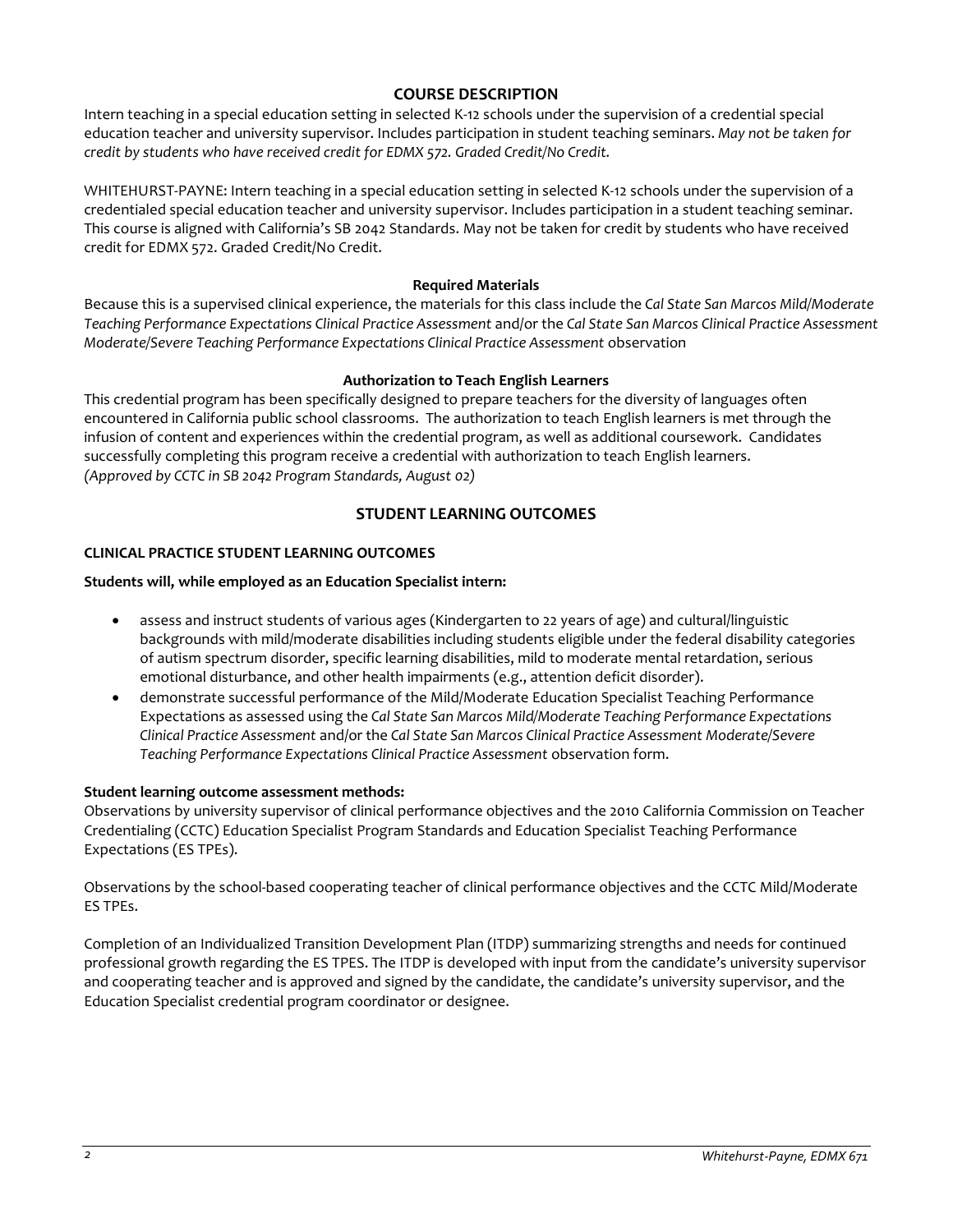### **California Teacher Performance Assessment (CalTPA)**

Beginning July 1, 2008 all California credential candidates must successfully complete a state-approved system of teacher performance assessment (TPA), to be embedded in the credential program of preparation. At CSUSM this assessment system is called the CalTPA or the TPA for short.

To assist your successful completion of the TPA, a series of informational seminars are offered over the course of the program. TPA related questions and logistical concerns are to be addressed during the seminars. Your attendance to TPA seminars will greatly contribute to your success on the assessment.

Additionally, SoE classes use common pedagogical language, lesson plans (lesson designs), and unit plans (unit designs) in order to support and ensure your success on the TPA and more importantly in your credential program.

The CalTPA Candidate Handbook, TPA seminar schedule, and other TPA support materials can be found on the SoE website: <http://www.csusm.edu/education/CalTPA/ProgramMaterialsTPA.html>

# **Assessment of Professional Dispositions**

Assessing a candidate's dispositions within a professional preparation program is recognition that teaching and working with learners of all ages requires not only specific content knowledge and pedagogical skills, but positive attitudes about multiple dimensions of the profession. The School of Education has identified six dispositions – social justice and equity, collaboration, critical thinking, professional ethics, reflective teaching and learning, and life-long learning—and developed an assessment rubric. For each dispositional element, there are three levels of performance *unacceptable*, *initial target*, and *advanced target*. The description and rubric for the three levels of performance offer measurable behaviors and examples.

The assessment is designed to provide candidates with ongoing feedback for their growth in professional dispositions and includes a self-assessment by the candidate. The dispositions and rubric are presented, explained and assessed in one or more designated courses in each program as well as in clinical practice. Based upon assessment feedback candidates will compose a reflection that becomes part of the candidate's Teaching Performance Expectation portfolio. Candidates are expected to meet the level of *initial target* during the program.

# **School of Education Attendance Policy**

Due to the dynamic and interactive nature of courses in the School of Education, all candidates are expected to attend all classes and participate actively. At a minimum, candidates must attend more than 80% of class time, or s/he may not receive a passing grade for the course at the discretion of the instructor. Individual instructors may adopt more stringent attendance requirements. Should the candidate have extenuating circumstances, s/he should contact the instructor as soon as possible. *(Adopted by the COE Governance Community, December, 1997).*

All teacher candidates are expected to be present at their assigned school site as scheduled by program requirements and the specific school site calendar and teaching contract. Should the teacher candidate have extenuating circumstances, s/he should contact the University Supervisor and Program Coordinator as soon as possible.

# **Students with Disabilities Requiring Reasonable Accommodations**

Candidates with disabilities who require reasonable accommodations must be approved for services by providing appropriate and recent documentation to the Office of Disable Student Services (DSS). This office is located in Craven Hall 4300, and can be contacted by phone at (760) 750-4905, or TTY (760) 750-4909. Candidates authorized by DSS to receive reasonable accommodations should meet with their instructor during office hours or, in order to ensure confidentiality, in a more private setting.

### **All University Writing Requirement**

This course ensures that the university's minimum 2,500-word per course writing requirement is met through the course assignments, reflections, and postings for Education Specialist standard.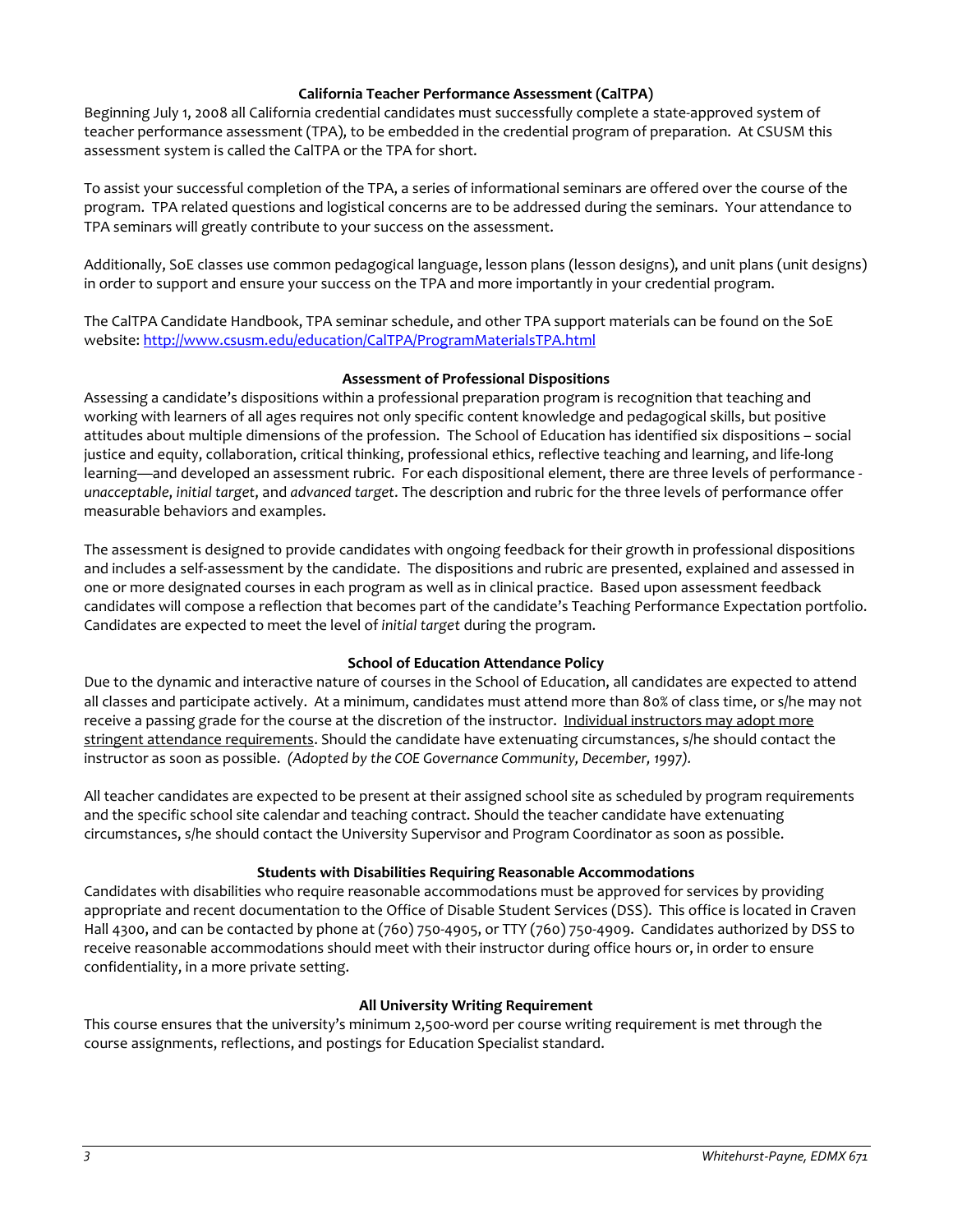# **CSUSM Academic Honesty Policy**

"Students will be expected to adhere to standards of academic honesty and integrity, as outlined in the Student Academic Honesty Policy. All written work and oral presentation assignments must be original work. All ideas/materials that are borrowed from other sources must have appropriate references to the original sources. Any quoted material should give credit to the source and be punctuated with quotation marks.

Students are responsible for honest completion of their work including examinations. There will be no tolerance for infractions. If you believe there has been an infraction by someone in the class, please bring it to the instructor's attention. The instructor reserves the right to discipline any student for academic dishonesty in accordance with the general rules and regulations of the university. Disciplinary action may include the lowering of grades and/or the assignment of a failing grade for an exam, assignment, or the class as a whole."

Incidents of Academic Dishonesty will be reported to the Dean of Students. Sanctions at the University level may include suspension or expulsion from the University.

### **Plagiarism:**

As an educator, it is expected that each candidate will do his/her own work, and contribute equally to group projects and processes. Plagiarism or cheating is unacceptable under any circumstances. If you are in doubt about whether your work is paraphrased or plagiarized see the Plagiarism Prevention for Students website [http://library.csusm.edu/plagiarism/index.html.](http://library.csusm.edu/plagiarism/index.html) If there are questions about academic honesty, please consult the University catalog.

# **Use of Technology:**

Candidates are expected to demonstrate competency in the use of various forms of technology (i.e. word processing, electronic mail, Moodle, use of the Internet, and/or multimedia presentations). Specific requirements for course assignments with regard to technology are at the discretion of the instructor. Keep a digital copy of all assignments for use in your teaching portfolio. All assignments will be submitted online, and some will be submitted in hard copy as well. Details will be given in class.

### **Electronic Communication Protocol:**

Electronic correspondence is a part of your professional interactions. If you need to contact the instructor, e-mail is often the easiest way to do so. It is my intention to respond to all received e-mails in a timely manner. Please be reminded that e-mail and on-line discussions are a very specific form of communication, with their own nuances and etiquette. For instance, electronic messages sent in all upper case (or lower case) letters, major typos, or slang, often communicate more than the sender originally intended. With that said, please be mindful of all e-mail and on-line discussion messages you send to your colleagues, to faculty members in the School of Education, or to persons within the greater educational community. All electronic messages should be crafted with professionalism and care. Things to consider:

- Would I say in person what this electronic message specifically says?
- How could this message be misconstrued?
- Does this message represent my highest self?
- Am I sending this electronic message to avoid a face-to-face conversation?

In addition, if there is ever a concern with an electronic message sent to you, please talk with the author in person in order to correct any confusion.

### **Supervision Requirements:**

- 1. Each candidate in this clinical practice meets with a university clinical practice supervisor at least four times to discuss clinical experiences in order to expand participants' knowledge of various assessment and intervention techniques and to practice participation in Individual Educational Program meetings.
- 2. Each candidate engages in a minimum of eight weeks of supervised clinical practicum hours in one or more school setting in which students with moderate and severe disabilities are being educated and engagement in an observation of a community-based leisure time.